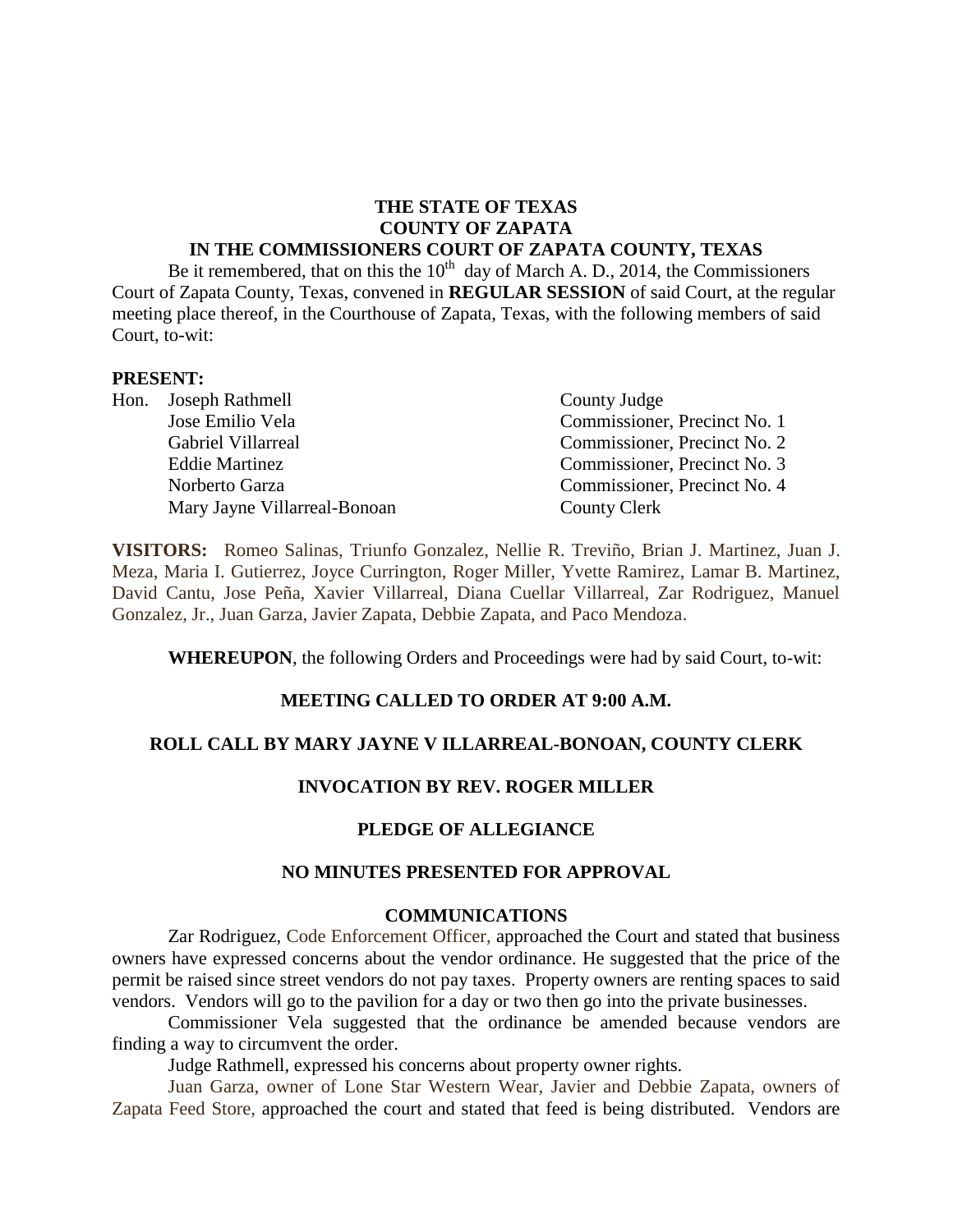selling feed from a warehouse at wholesale prices. Javier Zapata stated that if this continues these vendors could put him out of business.

Tony Mendoza approached the Court and asked if the owners of the property surrounding the County Fairgrounds can fence the 10' feet right of way.

## **ORDER APPROVING INVOICES**

Motion was made by Commissioner Vela, seconded by Commissioner Garza, to approve invoices as presented by Triunfo Gonzalez, County Auditor. *Commissioner Vela commented on an expense in an amount of \$6,000.00 payable from Precinct 1 – Parks line item, for Pedernales improvement project. This was an unexpected, but* necessary, expense approved by Commissioner Vela.

The above motion, being put to a vote, was approved by the affirmative vote of all members of the Court.

### **ORDER APPROVING TREASURER'S REPORT**

Motion was made by Commissioner Vela, seconded by Commissioner Villarreal, to approve Treasurer's Report as requested by Hon. Romeo Salinas, County Treasurer. Commissioner Vela commended Justice of the Peace, Juana Maria Gutierrez for her collection of delinquent fines.

The above motion, being put to a vote, was approved by the affirmative vote of all members of the Court.

### **ORDER APPROVING CHECKS ISSUED**

Motion was made by Commissioner Vela, seconded by Commissioner Garza, to approve checks issued as requested by Hon. Romeo Salinas, County Treasurer.

The above motion, being put to a vote, was approved by the affirmative vote of all members of the Court.

### **No one was present at the time item #9 was called. Presentation on services provided by TPC Family Medicine. Doctor to provide home visits as requested by TPC Family Medicine.**

# **ORDER APPOINTING NELLIE TREVIÑO AS ZAPATA COUNTY WELLNESS COORDINATOR FOR TEXAS ASSOCIATION OF COUNTIES HEALTH AND EMPLOEES BENEFIT POOL**

Motion was made by Commissioner Martinez, seconded by Commissioner Garza, to appoint Nellie Treviño as the Zapata County Wellness Coordinator for the Texas Association of Counties Health and Employees Benefit Pool as requested by Hon. Joe Rathmell.

The above motion, being put to a vote, was approved by the affirmative vote of all members of the Court.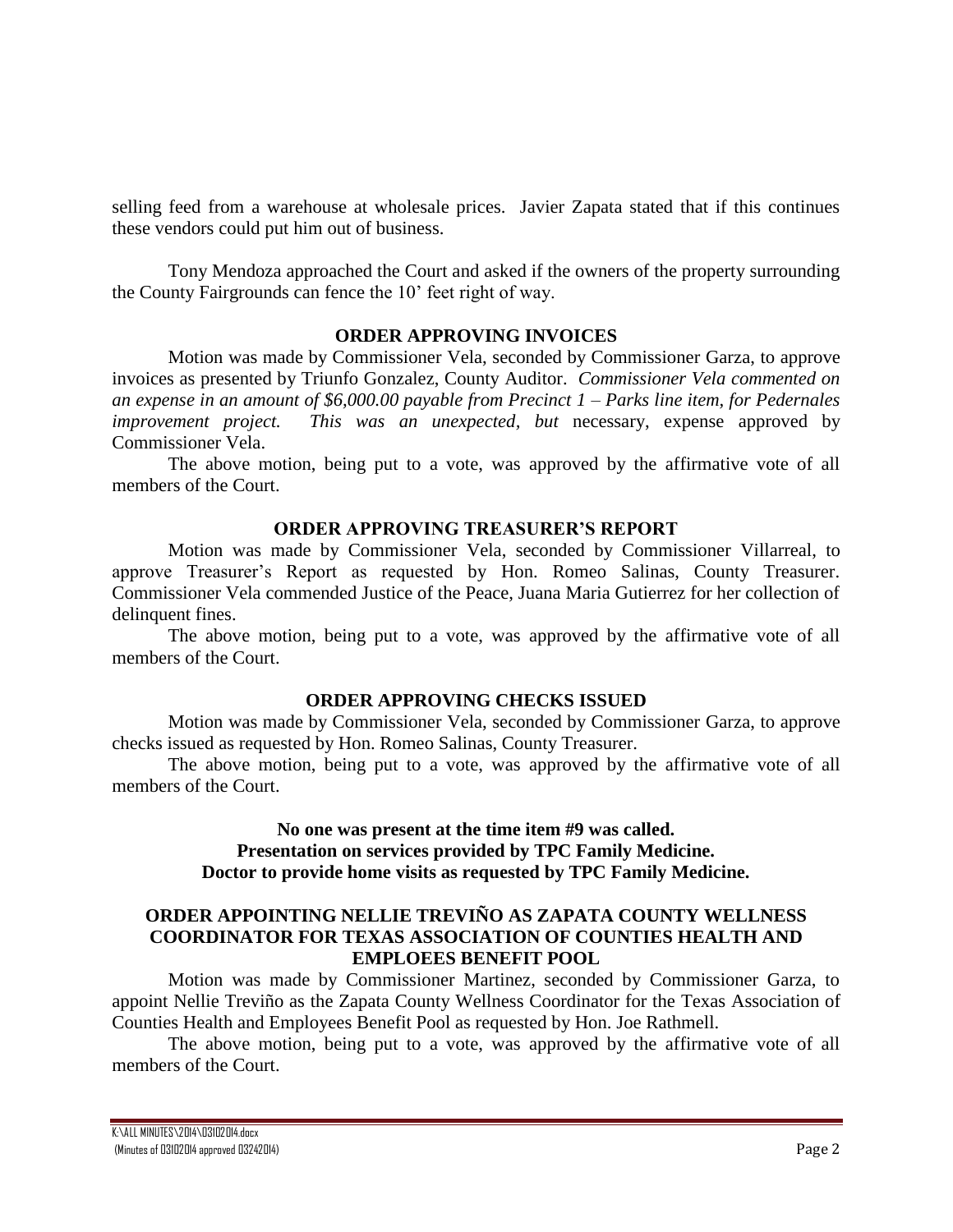### **ORDER ALLOCATING \$8,000 FOR SAN ANTONIO METROPOLITAN LEAGUE OF BASS CLUBS HELD OCTOBER 2014**

*Motion was made by Commissioner Martinez, seconded by Commissioner Villarreal to allocate \$8,000.00 from the 2014-2015 Hotel Motel Fund for the San Antonio Metropolitan League of Bass Clubs to be held in the month of October 2014.*

*Commissioners Martinez and Villarreal rescinded their motions.*

Motion was made by Commissioner Martinez, seconded by Commissioner Villarreal, to allocate a total of \$8,000.00 from Commissioners' (Pct. 1, 2, 3, and 4) Parks line item and be made payable to the San Antonio Metropolitan League of Bass Clubs to be held in the month of October 2014.

The above motion, being put to a vote, was approved by the affirmative vote of all members of the Court.

## **ORDER ACCEPTING RESIGNATION OF HERBERT SERNA FROM ZAPATA COUNTY FIRE DEPARTMENT AND ALLOW FIRE CHIEF TO REPLACE VACANT POSITION**

Motion was made by Commissioner Vela, seconded by Commissioner Garza, to accept the resignation of Herbert Serna from the Zapata County Fire Department and to allow the Fire Chief to replace the vacant position as requested by Juan J. Meza, Fire Chief.

The above motion, being put to a vote, was approved by the affirmative vote of all members of the Court.

### **ORDER APPROVING CONTRACTOR FOR FOUR SEASONS SEWER IMPROVEMENT PROJECT**

Motion was made by Commissioner Martinez, seconded by Commissioner Garza, to approve Reim Construction, being the lowest bidder, with a bid of \$2,273,768.50, as the contractor for the Four Seasons Sewer Improvement project as recommended by Manuel Gonzalez, Premier Engineering Surveying.

The above motion, being put to a vote, was approved by the affirmative vote of all members of the Court.

## **ORDER APPROVING REPLAT OF SHARE G-2-A, SHARE G-3-B AND SHARE G-2-C FOR A TOTAL OF 10.65 ACRES LOCATED IN ZAPATA, TEXAS**

Motion was made by Commissioner Vela, seconded by Commissioner Villarreal, to approve to replat Share G-2-A (3.55 Acres) Velma Barrera Decker, Share G-2-B (3.55 Acres) Emma Cuellar Gutierrez and Share G-2-C (3.55 Acres) Elia Cuellar Graves for a total of 10.65 Acres, located in Zapata, Texas as requested by Velma Barrera Decker.

The above motion, being put to a vote, was approved by the affirmative vote of all members of the Court.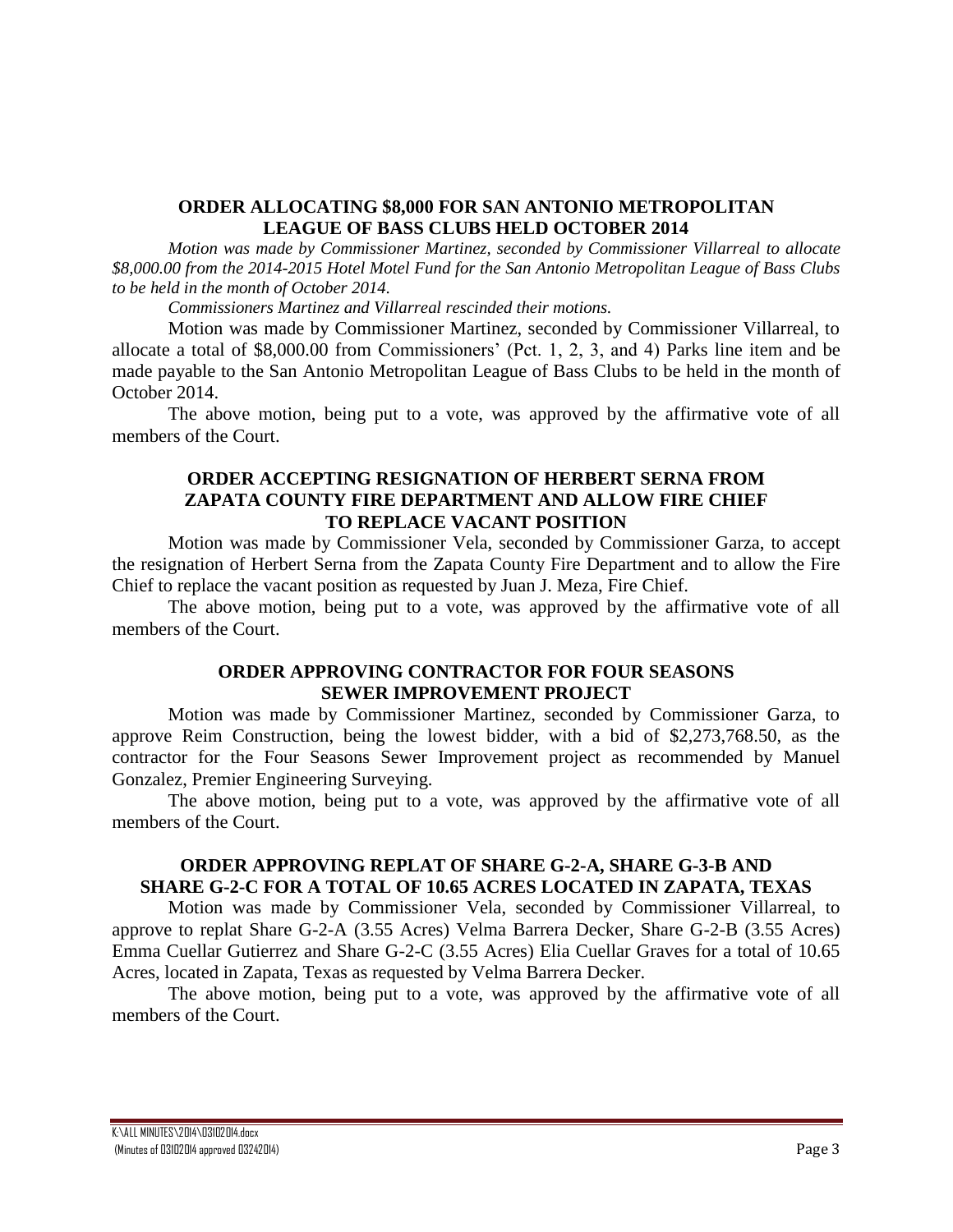## **ORDER APPROVING ALLOCATION OF FUNDS TO HELP FIGHT THE IMPLEMENTATION OF SB-14 (TEXAS VOTER I.D. LAW)**

Motion was made by Commissioner Garza, seconded by Commissioner Martinez, to approve allocation of \$4,000.00 to a legal fund to help fight the implementation of SB-14 (Texas Voter I.D. Law) as requested by Rolando Rios, Rolando L. Rios & Associates.

The above motion, being put to a vote, was approved by the affirmative vote of all members of the Court.

#### **ITEM #16 TO BE HEARD IN EXECUTIVE SESSION CONSULTATION WITH ATTORNEY AND POSSIBLE ACTION REGARDING THE CLOSING OF OCAMPO STREET IN SAN YGNACIO, TEXAS 78076.** *Executive Session is requested pursuant to Texas Government Code Title 5, Sub Chapter D, Section 551.071, Consultation with Attorney and Section 551.072, Real Property.*

# **MOTION WAS MADE BY COMMISSIONER GARZA, SECONDED BY COMMISSIONER VILLARREAL, TO ENTER INTO EXECUTIVE SESSION**

## **MOTION WAS MADE BY COMMISSIONER MARTINEZ, SECONDED BY COMMISSIONER GARZA, TO RETURN TO REGULAR SESSION**

# **ORDER TO TABLE REQUEST BY COUNTY JUDGE REGARDING CONSULTATION AND POSSIBLE ACTION REGARDING CLOSING OF OCAMPO STREETIN SAN YGNACIO**

Motion was made by Commissioner Martinez, seconded by Commissioner Garza, to table request by Judge Rathmell, regarding consultation with attorney and possible action regarding the closing of Ocampo Street in San Ygnacio, Texas 78076

*Executive Session is requested pursuant to Texas Government Code Title 5, Sub Chapter D, Section 551.071, Consultation with Attorney and Section 551.072, Real Property.*

The above motion, being put to a vote, was approved by the affirmative vote of all members of the Court.

# **ORDER APPROVING RESOLUTION APPROVING SUBMISSION OF APPLICATION FOR GRANT 2710002 – MENTORING AND WORK FORCE SKILLS DEVELOPMENT**

Motion was made by Commissioner Vela, seconded by Commissioner Villarreal, to approve a Resolution approving submission of an application for grant 2710002 – Mentoring and Work Force Skills Development: A Delinquency Prevention Initiative, to the Office of the Governor Criminal Justice Division as requested by Pastor Roger Miller, Juvenile Probation Officer.

The above motion, being put to a vote, was approved by the affirmative vote of all members of the Court.